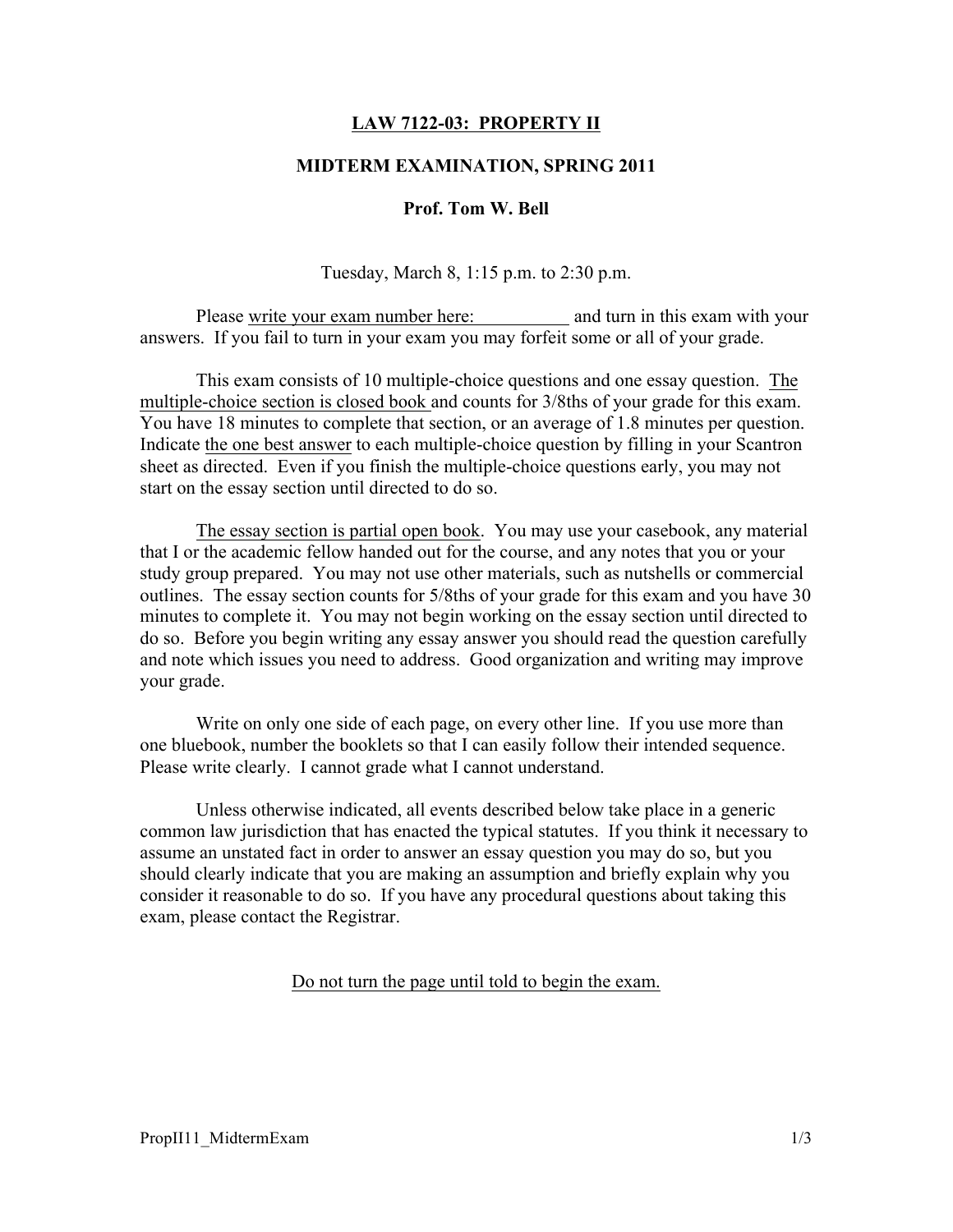Please write your exam number here: and turn in this exam with your answers. If you fail to turn in your exam you may forfeit some or all of your grade.

# Multiple Choice Questions

3/8ths of exam's total grade (maximum time: 18 minutes, or 1.8 minutes/question)

[Questions 1-10 redacted]